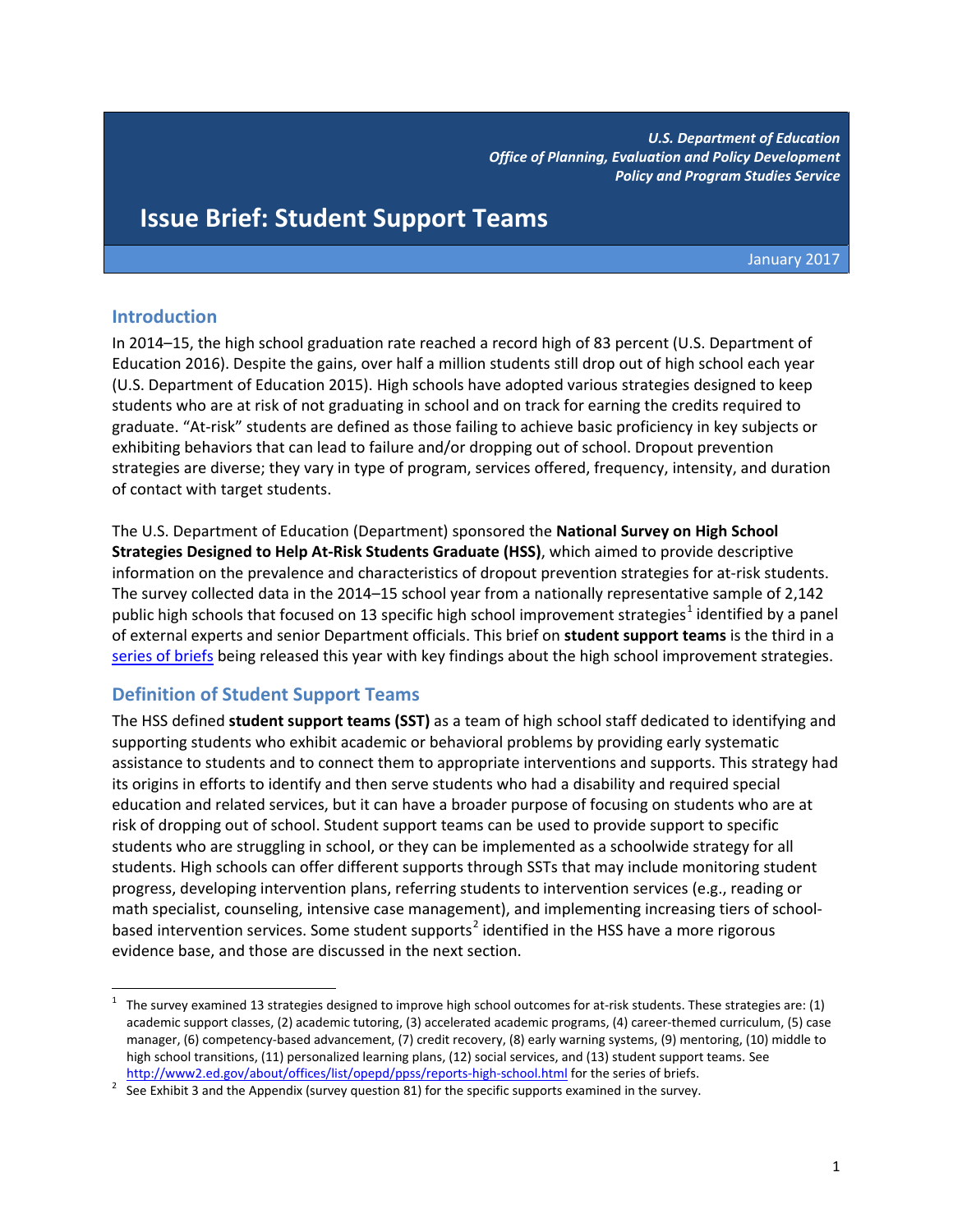### **Research on Student Support Teams**

Student support teams can take on different roles and responsibilities for supporting the needs of students at risk of dropping out of high school. While SSTs as a whole have not been studied rigorously as an individual strategy, there is evidence on the efficacy of monitoring student progress and implementing increasing tiers of school-based intervention services. That research is summarized briefly below.

*Monitoring student progress.* Research has identified early indicators of student progress such as attendance, behavior, and course performance — the ABCs — as powerful predictors of high school completion (Bruce et al. 2011). An Institute of Education Sciences practice guide identified moderate evidence associated with the use of ABCs and recommended that educators use ABC data to prevent students from dropping out of high school (Dynarski et al. 2008). This research has informed the type of data that student support teams can use to identify at-risk students, monitor student progress, and provide the necessary supports to keep students on track.

*Increasing tiers of school-based intervention services.* Tailoring interventions to students through tiers of services, sometimes referred to as Positive Behavioral Interventions and Supports (PBIS) or Response to Intervention (RTI), is a framework used in schools to provide research-based academic and behavioral instruction and intervention in increasing frequency and intensity (Kamil et al. 2008). One quasi-experimental study found that PBIS reduced problem behaviors in high schools (Flannery, Fenning, Kato, and McIntosh 2014). Another quasi-experimental study found there were benefits to using the RTI framework as it improved the reading outcomes for struggling high school students (Englert and Mariage 1991).

## **Survey Findings on Student Support Teams**

This brief describes the prevalence of **student support teams** as a high school dropout prevention strategy. This brief does not measure the effectiveness of the strategy but instead describes the kinds of schools that offer SSTs and the different approaches to SST implementation. This analysis included an examination of four school characteristics: (1) size, (2) poverty, (3) locale, and (4) graduation rate. Only statistically significant differences within a school characteristic (at *p* < .05) are discussed; nonstatistically significant differences are not reported. School characteristics were defined in the following ways:

*School size.* School size categories consisted of small schools (fewer than 500 students), medium schools (500–1,199 students), and large schools (1,200 or more students) based on 2013–14 Common Core of Data (CCD) student enrollment data.

*School poverty.* Poverty levels were based on 2013–14 free or reduced-price lunch (FRPL) and total CCD school enrollment data. The poverty categories were low-poverty schools (below 35 percent students with FRPL), medium-poverty schools (35–49 percent with FRPL), and high-poverty schools (50 percent or more with FRPL).

*School locale.* School locale included three mutually exclusive locales from the CCD: rural schools, suburban/town schools, and city schools.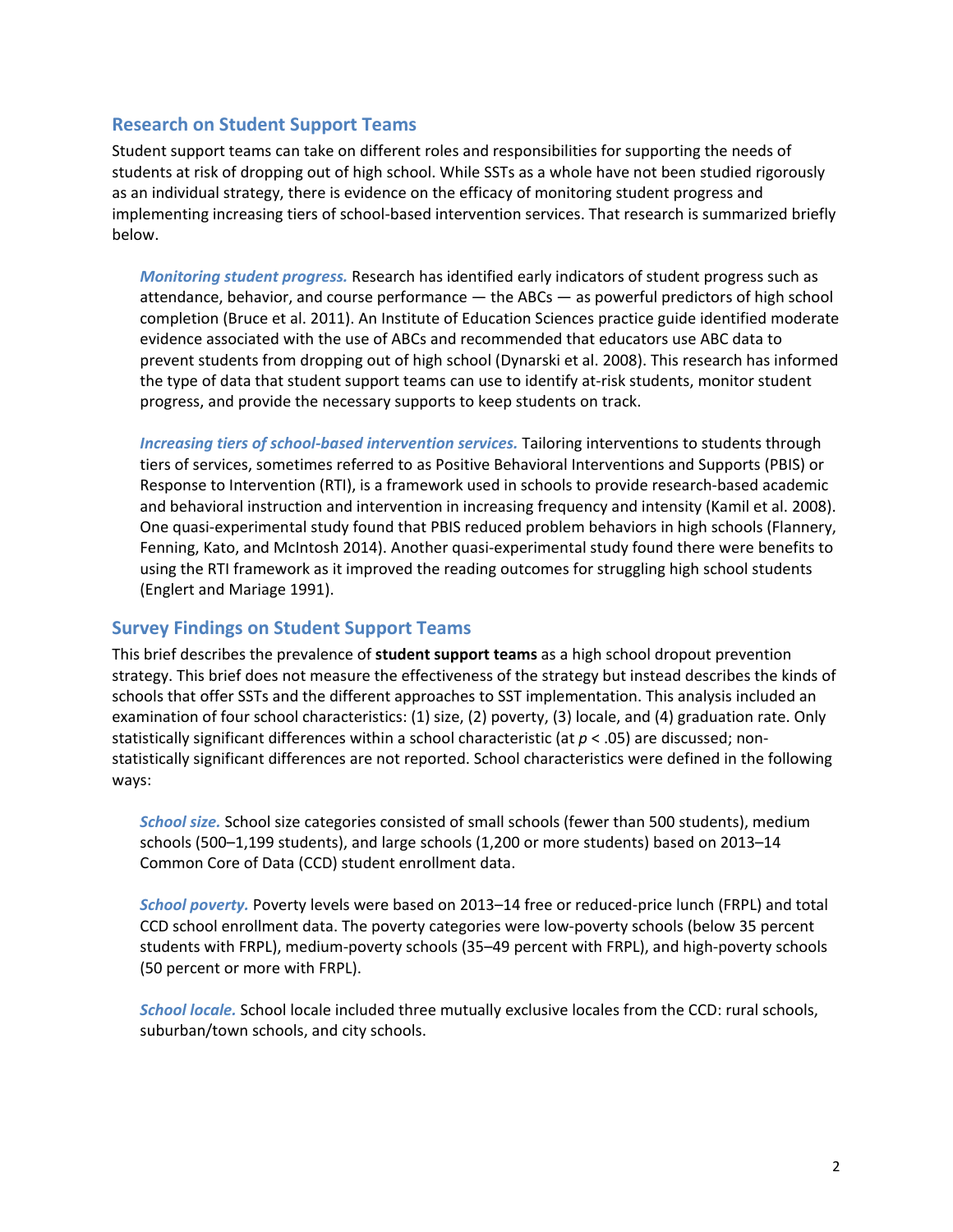*Graduation rate.* School classification by graduation rate consisted of three categories: low graduation rate (67 percent or lower graduation rate), medium graduation rate (68 to 89 percent graduation rate), and high graduation rate (90 percent or higher graduation rate).

#### **Summary of Key Findings**

- In 2014–15, nearly three quarters of all high schools nationwide (71 percent) had student support teams to assist at least some students. The prevalence of student support teams varied by school locale and size, with city schools more likely than suburban or rural schools to have student support teams and large schools more likely than small schools to have student support teams.
- About one out of every six high school students received direct assistance through a student support team (17 percent).
- Student support teams primarily identified students in need of assistance on the basis of academic performance (92 percent), behavior challenges (85 percent), or attendance issues (82 percent), although staff referrals were also used (74 percent).
- The most commonly reported supports were monitoring student progress (94 percent) and creating tailored intervention plans for students (90 percent). Student support teams often referred students to intervention services such as reading or math specialists or case managers (78 percent) and provided increasing tiers of school-based intervention services (73 percent).

**What was the prevalence of student support teams and what type of schools had such teams?**  In 2014–15, nearly three-quarters of all high schools (71 percent) had SSTs to assist some or all students in a school. The prevalence of student support teams varied by locale and school size (Exhibit 1). There were no statistical differences by school poverty or graduation rates.



### **Exhibit 1. Percentage of high schools that offered student support teams by school locale and size, 2014–15**

Exhibit reads: In 2014─15, 71 percent of all high schools had student support teams.

 $*$ *p* < .05.

NOTE: The asterisk is placed on one case per comparison. Differences across school characteristics with two categories were based on comparisons between the two groups. Differences across school characteristics with three categories were based on goodness-of-fit across all three categories.

Unweighted *n* = 1,925.

SOURCE: HSS survey of high school administrators, 2015 (Question 7*5*).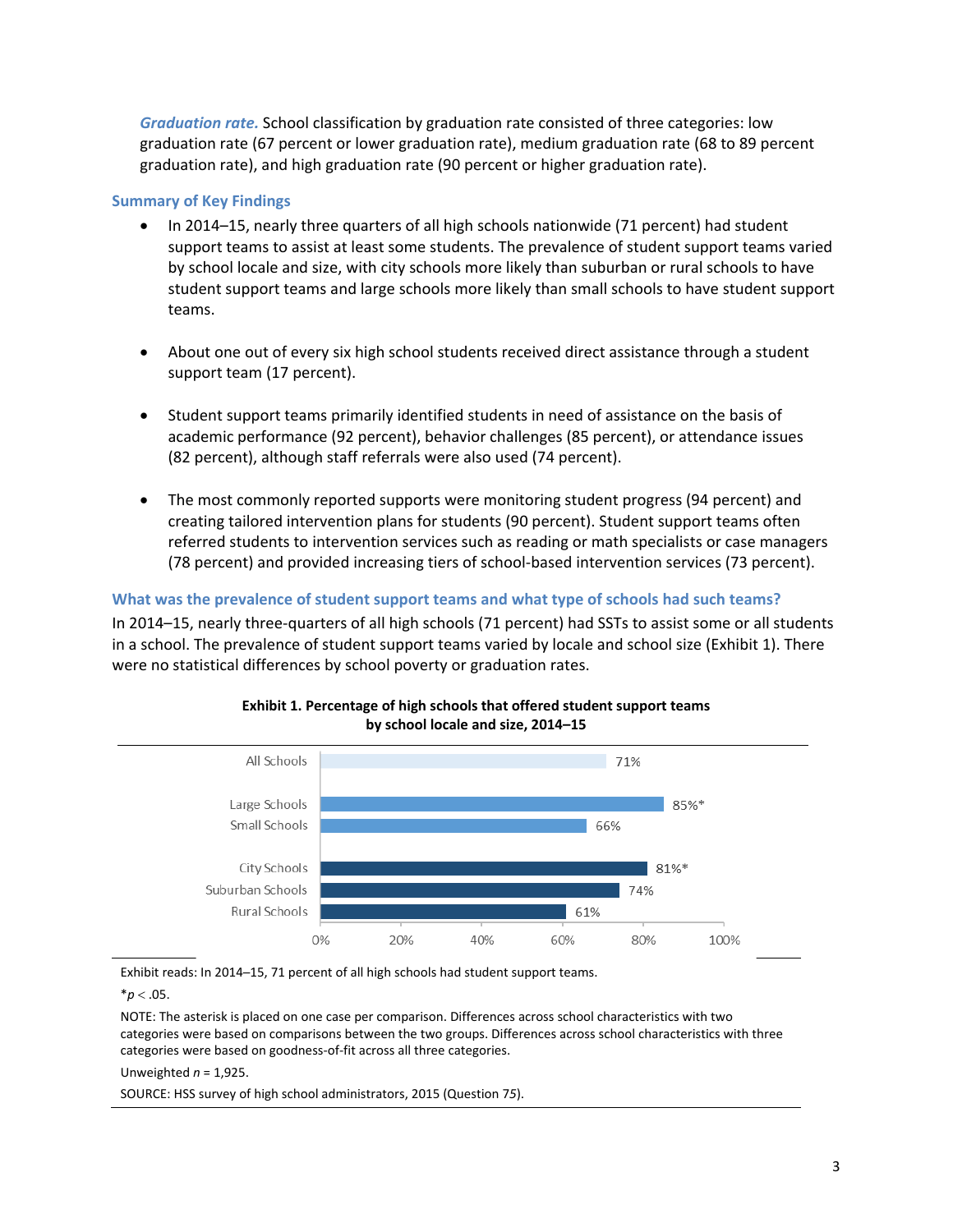*Differences by school size.* Large schools were more likely than small schools (85 percent versus 66 percent) to have SSTs.

*Differences by school locale.* The majority of schools in each locale had SSTs, although city schools (81 percent) were more likely than suburban (74 percent) or rural schools (61 percent) to have SSTs.

#### **How many students received assistance through student support teams?**

In 2014–15, an estimated one out of every six high school students nationwide (17 percent) received assistance from an SST even though three quarters of all students (78 percent) attended a high school that offered SSTs, suggesting that while SSTs are in the majority of schools, extra direct assistance is not offered to all students in those schools.

#### **How did high schools target students for inclusion in a student support team?**

High schools most frequently reported targeting students for inclusion in SSTs based on poor academic performance (92 percent), discipline issues (85 percent), attendance problems (82 percent), or staff referrals (74 percent) (Exhibit 2).



**Exhibit 2. Student subgroups or needs that high schools targeted for inclusion in a student support team, 2014–15**

Exhibit reads: In 2014-15, 92 percent of high schools that had student support teams targeted students performing below standards for student support team assistance.

NOTE: Respondents were able to mark "other" and specify categories that were not listed in the survey question. Three percent wrote in special education/IEP. When at least 1 percent provided the same response to the "other" category, the HSS included the response category.

Unweighted *n* = 1,354.

SOURCE: HSS survey of high school administrators, 2015 (Question 77).

#### **What do student support teams do?**

High schools implemented their SSTs in several ways. The most commonly reported supports SSTs provided were monitoring student progress (94 percent), followed by creating tailored intervention plans for students (90 percent), referring students to intervention services such as reading or math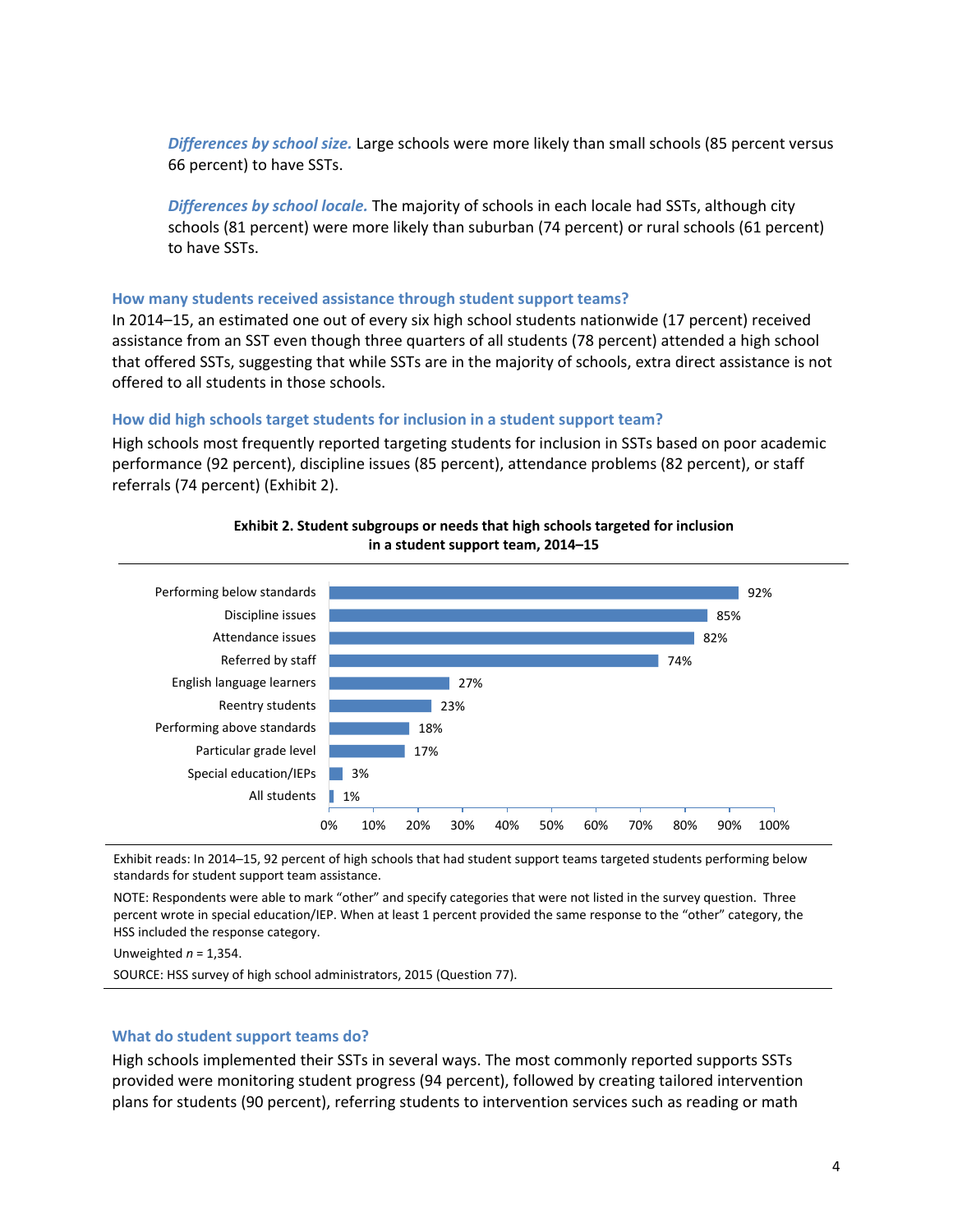specialists or case managers (78 percent), and providing increasing tiers of school-based intervention services (73 percent) (Exhibit 3). The prevalence of these supports varied by school size, locale, and graduation rate; there were no statistical differences by school poverty.

| <b>Supports</b>                                              | All schools<br>that<br>offered | Large   | Small | City | <b>Suburban</b> | Rural | Low<br>grad | High<br>grad |
|--------------------------------------------------------------|--------------------------------|---------|-------|------|-----------------|-------|-------------|--------------|
| Monitor student<br>progress                                  | 94%                            | 95%     | 94%   | 94%  | 95%             | 94%   | 94%         | 95%          |
| Student intervention<br>plans                                | 90%                            | 91%     | 89%   | 93%* | 91%             | 86%   | 95%*        | 88%          |
| Referrals to intervention<br>services                        | 78%                            | 84%*    | 74%   | 77%  | 79%             | 78%   | 73%*        | 81%          |
| Increasing tiers of<br>school-based<br>intervention services | 73%                            | $77%$ * | 70%   | 75%  | 75%             | 68%   | 71%         | 73%          |

| Exhibit 3. Percentage of high schools reporting the types of supports provided by their |
|-----------------------------------------------------------------------------------------|
| student support teams, by school characteristics, 2014–15                               |

Exhibit reads: Among high schools that had a student support team in 2014─15, 94 percent monitored student progress; differences in the proportion of support teams in large and small schools that monitored student progress were not significant (95 percent compared with 94 percent).

 $*$ *p* < .05.

NOTE: The asterisk is placed on one case per comparison. Differences across school characteristics with two categories were based on comparisons between the two groups. Differences across school characteristics with three categories were based on goodness-of-fit across all three categories.

Unweighted *n* = 1,362.

SOURCE: HSS survey of high school administrators, 2015 (Question 81).

*Differences by school size.* Large high schools were more likely than small high schools to refer students to intervention services (84 percent versus 74 percent) and to provide increasing tiers of school-based intervention services (77 percent versus 70 percent).

*Differences by school locale.* The proportion of schools with SSTs that created student intervention plans was highest in city schools (93 percent), followed by suburban schools (91 percent) and rural schools (86 percent).

*Differences by graduation rate.* Low-graduation-rate schools were more likely than highgraduation-rate schools to create student intervention plans (95 percent versus 88 percent) but less likely to refer students to intervention services (73 percent versus 81 percent).

#### **Which high school staff were members of a student support team?**

SSTs most often included school administrators (89 percent), regular classroom teachers (87 percent), school counselors (85 percent), and special education teachers (80 percent). Other staff involved in student support teams were school psychologists (47 percent), intervention specialists (44 percent), and social workers (42 percent).

#### **How often did student support teams meet?**

There was considerable variation in how often SSTs met. The majority of SSTs met weekly (37 percent) or monthly (25 percent). Some reported meeting every other week (18 percent) or less than once a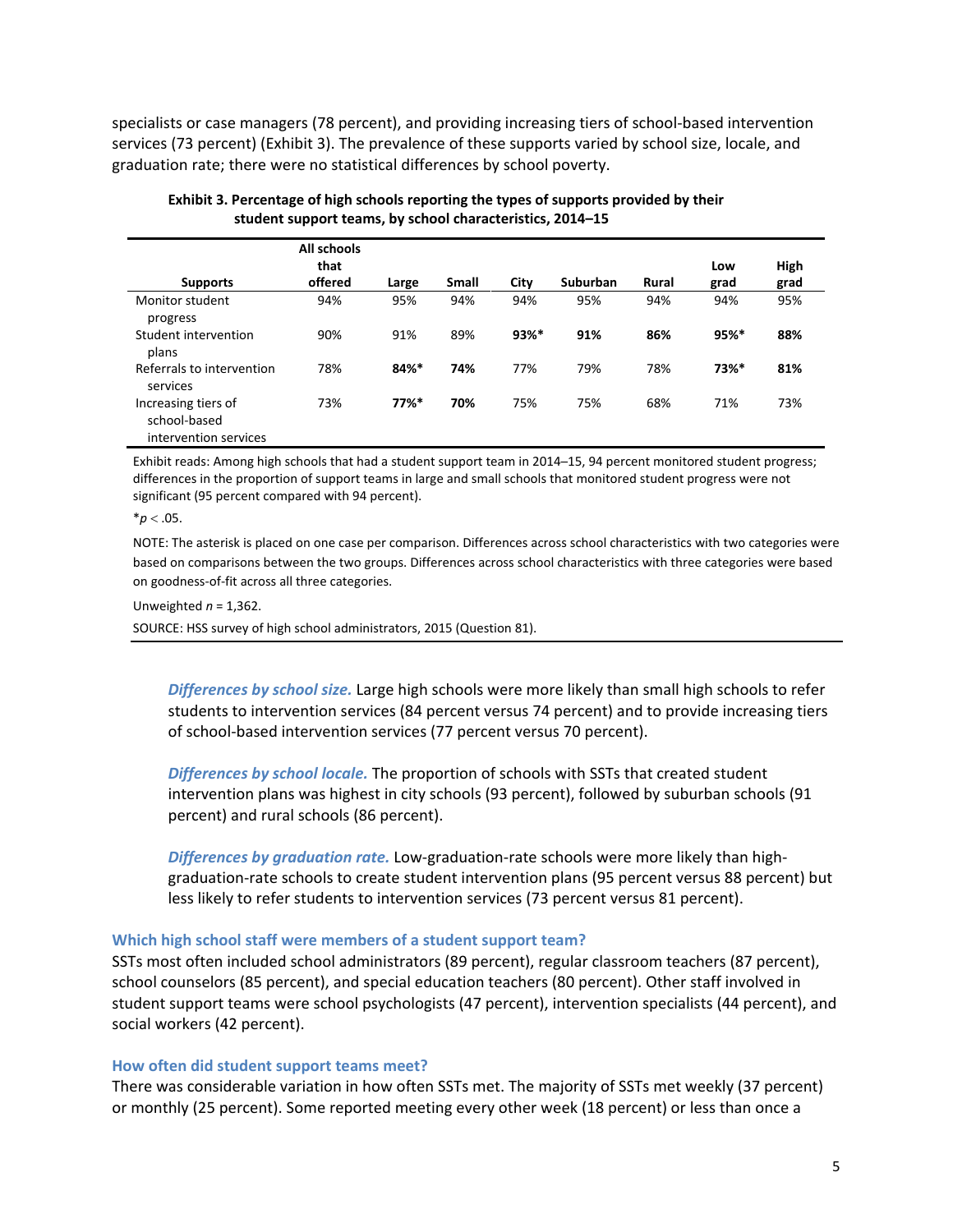month (13 percent). Fewer reported meeting daily (4 percent). Meeting frequency varied by school locale and graduation rate (Exhibit 4).

| by locale and graduation rate, 2014–15 |              |      |                 |       |            |            |
|----------------------------------------|--------------|------|-----------------|-------|------------|------------|
|                                        | All schools  |      |                 |       | Low        | High       |
| Frequency                              | that offered | Citv | <b>Suburban</b> | Rural | graduation | graduation |

Daily 4% 5% 3% 3% **6%\* 2%** Weekly 37% **44%\* 40% 26%** 46%\* 34% Every other week 18% 17% 17% 20% 17% 18% Once a month 25% **21%\* 23% 31%** 20% 26% Less than once a month 13% 10% 13% 15% **8%\* 16%**

| Exhibit 4. Percentage of high schools reporting the frequency with which student support teams meet, |
|------------------------------------------------------------------------------------------------------|
| by locale and graduation rate, 2014–15                                                               |

| Exhibit reads: Among high schools that had a student support team in 2014–15, 4 percent reported that teams met daily;  |
|-------------------------------------------------------------------------------------------------------------------------|
| differences in the proportion of support teams that met daily in city, suburban, and rural schools were not significant |
| (5 percent, 3 percent, and 3 percent, respectively).                                                                    |

 $*$ *p* < .05.

NOTE: The asterisk is placed on one case per comparison. Differences across school characteristics with two categories were based on comparisons between the two groups. Differences across school characteristics with three categories were based on goodness-of-fit across all three categories.

Unweighted *n* = 1,355.

SOURCE: HSS survey of high school administrators, 2015 (Question 82).

*Differences by school locale.* SSTs in city schools were more likely to meet weekly than SSTs in rural schools (44 percent versus 26 percent). SSTs in rural schools were more likely to meet once a month than SSTs in city schools (31 percent versus 21 percent).

*Differences by graduation rate.* SSTs in low-graduation-rate schools were more likely to meet on a weekly basis compared with SSTs in high-graduation-rate schools (46 percent versus 34 percent). SSTs in low-graduation-rate high schools were also more likely to meet on a daily basis compared with SSTs in high-graduation-rate high schools (6 percent versus 2 percent). A greater percentage of SSTs in high-graduation-rate than low-graduation-rate schools met less than once a month (16 percent versus 8 percent).

#### **How common is it to have more than one student support team? How are they organized?**

Two-fifths of high schools with SSTs reported having more than one team to provide support to all students identified as needing assistance (40 percent). The number of support teams varied by school size and locale.

*Differences by school size.* Large high schools (52 percent) were more likely than small schools (33 percent) to have more than one SST.

*Differences by school locale.* City schools (47 percent) were more likely to have more than one SST than suburban schools (42 percent) or rural schools (32 percent).

High schools with more than one SST organized the teams to assist students in various ways. The majority (58 percent) reported the organization of SSTs was based on specific student needs, such as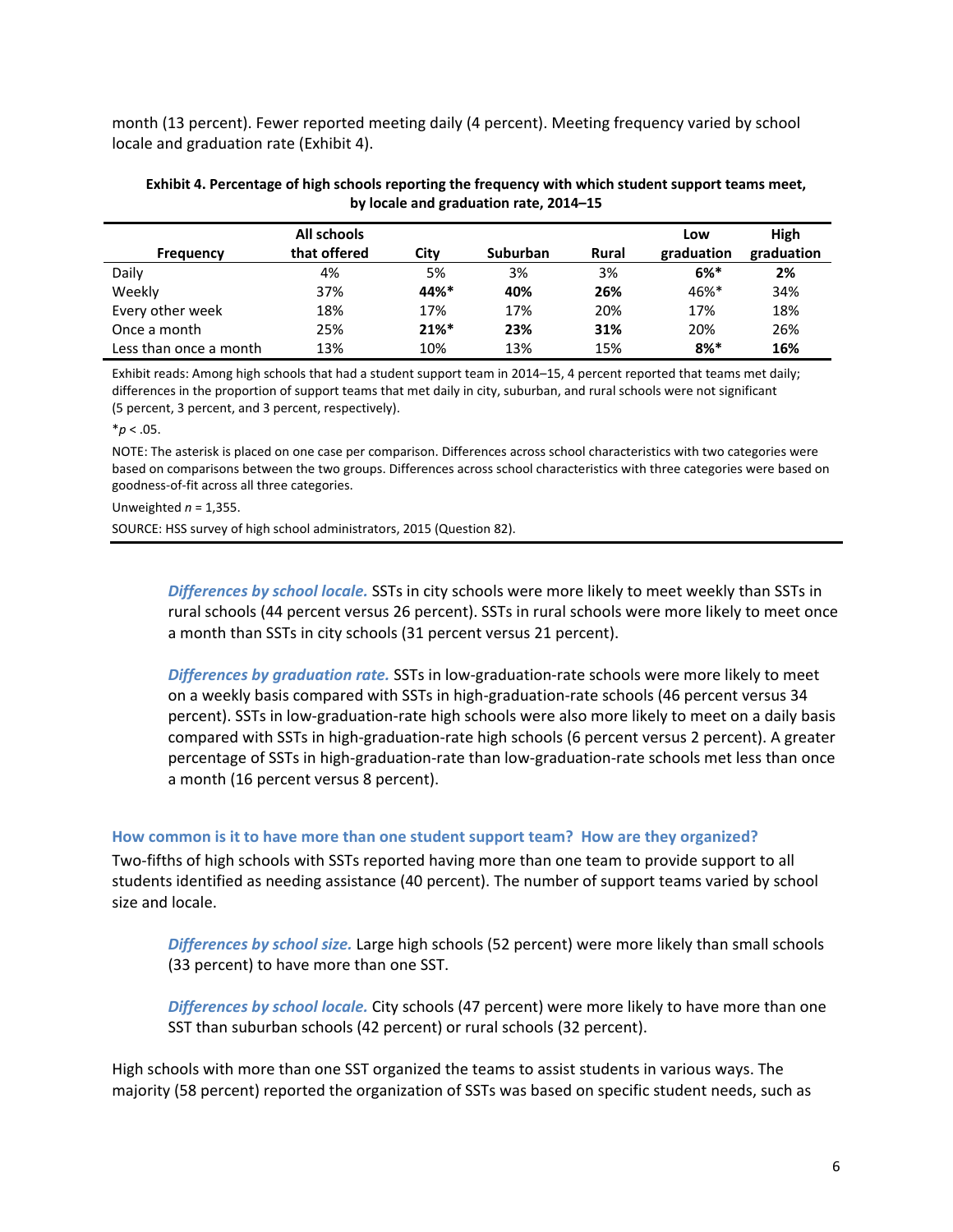those who are behind academically or exhibit behavioral problems. Almost half (46 percent) of the schools with more than one support team reported organizing teams by the type of intervention provided (academic or behavioral). Schools also organized teams by grade level (37 percent) and across grades (37 percent).

## **Methodology**

The *National Survey on High School Strategies Designed to Help At-Risk Students Graduate* was a survey of 13 high school strategies that are designed to improve graduation rates among students at risk of dropping out and was administered in the 2014–15 school year. The 13 strategies are: (1) academic support classes, (2) academic tutoring, (3) accelerated academic programs, (4) career-themed curriculum, (5) case manager, (6) competency-based advancement, (7) credit recovery, (8) early warning systems, (9) mentoring, (10) middle to high school transitions, (11) personalized learning plans, (12) social services, and (13) student support teams.

The purpose of the survey was to inform education practitioners and policymakers about the prevalence, characteristics, and students served by these strategies in U.S. public high schools. The descriptive study did not measure the effectiveness of particular strategies but instead examined implementation factors in high schools across the country. The study team identified the 13 strategies and designed survey items for each strategy with input from a panel of external experts in the field and senior Department officials.

The researchers selected a nationally representative sample of high schools<sup>[3](#page-6-0)</sup> using a random sampling approach, stratifying high schools based on graduation rate (from ED*[Facts](http://www2.ed.gov/about/inits/ed/edfacts/data-files/index.html)*) *[4](#page-6-1)* and locale code (from [NCES](https://nces.ed.gov/ccd/pubschuniv.asp)  [2013–14 Common Core of Data\)](https://nces.ed.gov/ccd/pubschuniv.asp). The survey collected data from high school principals (or designees knowledgeable about programs and strategies) at sampled schools. The survey response rate was 90 percent. The survey responses, after cleaning and processing, were analyzed in SAS and Stata using descriptive techniques that apply the appropriate statistical population weights to account for stratification by graduation rate and locale.

Results reported in this brief reflect the full survey sample unless otherwise noted and are representative of U.S. public high schools nationwide. References in the text to differences between

<span id="page-6-0"></span> $\overline{\phantom{a}}$ 3 All U.S. public high schools providing instruction to 12th grade students in the fall of 2010 were included in the sampling frame unless (1) the lowest offered grade was 11th grade or higher, (2) there were fewer than five students in grades 9 through 12, (3) the percentage of students enrolled in grades 9 through 12 was under 20 percent of the total school enrollment and the total number of students in grades 9 through 12 was fewer than 20, or (4) the school name contained one of nine keywords indicating juvenile detention center or hospital. Of the 103,813 total schools listed in the 2010–11 CCD, 22,447 high schools met the criteria to be included in the sampling frame.<br> $\frac{4}{100}$  There were 2.202 schools without graduation rate information in the EDE

<span id="page-6-1"></span>There were 3,302 schools without graduation rate information in the ED*Facts* public use data set. The researchers used an imputation approach to assign these schools to either the high- or low-graduation-rate stratum. The imputation process began by examining the distribution of the High/Low graduation rate classification for the 19,145 schools by sampling locale. The percentage of schools classified as high graduation rate was calculated separately for each locale sampling stratum; 68.4 percent of rural schools were classified as high graduation rate, 63.0 percent of suburban schools were classified as high graduation rate, and 41.0 percent of city schools were classified as high graduation rate. The research team randomly assigned each of the 3,302 schools with unknown graduation rates to the high graduation rate stratum with probability 68.4 if the school was classified as rural, with probability 63.0 if the school was classified as suburban, and with probability 41.0 if the school was classified as urban. The sample size was adjusted upwards to account for potential misclassification due to this method. In analysis, the researchers used the restricted-use ED*Facts* data and graduation rates published on school and district websites to fill in this missing data.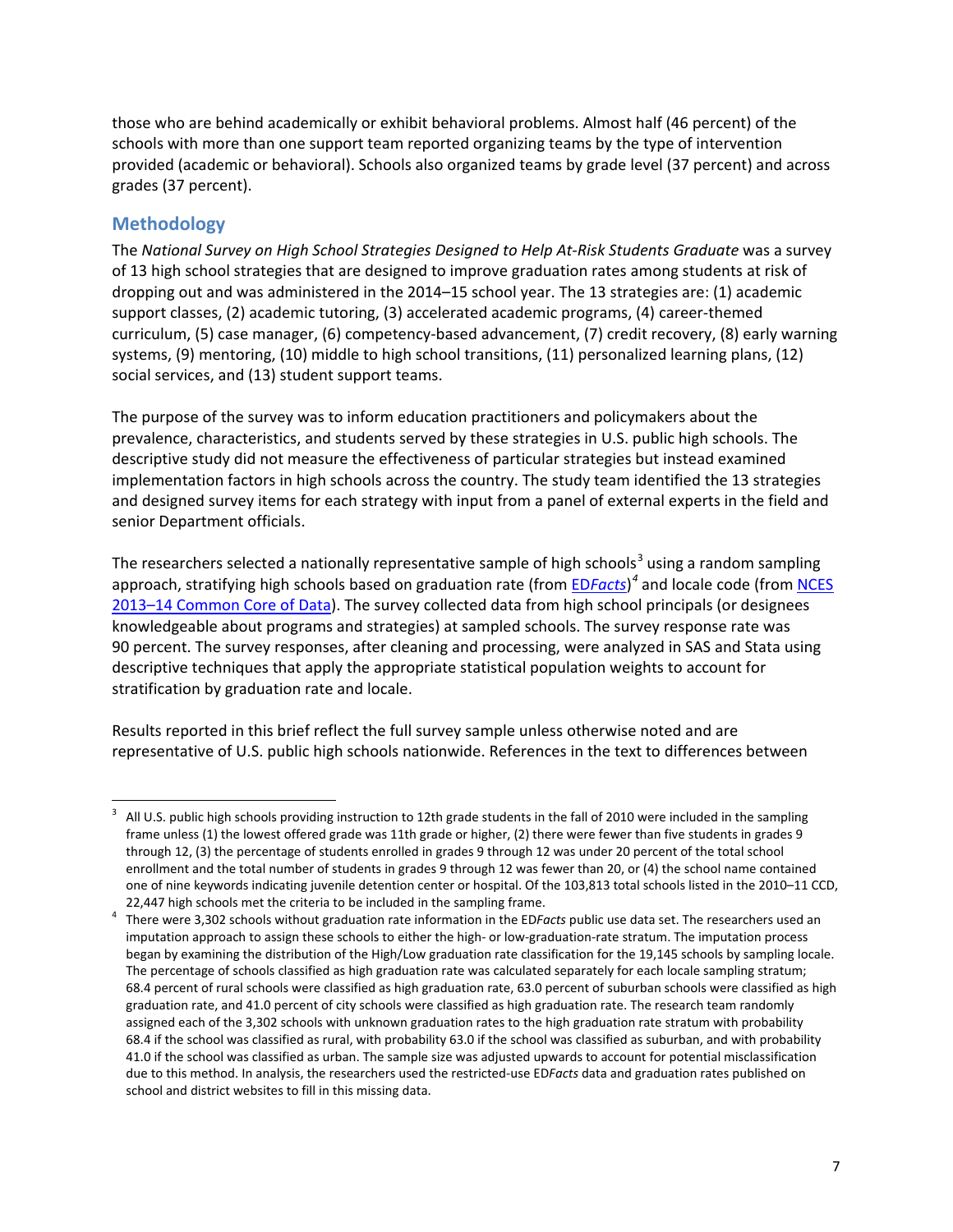subgroups based on sample data refer only to differences that are statistically significant using a significance level of 0.05.

## **References**

- Dynarski, M., L. Clarke, B. Cobb, J. Finn, R. Rumberger, and J. Smink. 2008. *Dropout Prevention: A Practice Guide* (NCEE 2008-4025)*.* Washington, DC: U.S. Department of Education, Institute of Education Sciences, National Center for Education Evaluation and Regional Assistance.
- Englert, C. S., and T. V. Mariage. 1991. "Making Students Partners in the Comprehension Process: Organizing the Reading 'Posse.'" *Learning Disability Quarterly* 14(2): 123–38.
- Flannery, K. B., P. Fenning, M. M. Kato, and K. McIntosh. 2014. "Effects of School-wide Positive Behavioral Interventions and Supports and Fidelity of Implementation on Problem Behavior in High Schools." *School Psychology Quarterly* 29: 111-124.
- Kamil, M. L., G. D. Borman, J. Dole, C. C. Kral, T. Salinger, and J. Torgesen. 2008. *Improving Adolescent*  Literacy: Effective Classroom and Intervention Practices: A Practice Guide (NCEE 2008-4027). Washington, DC: U.S. Department of Education, Institute of Education Sciences, National Center for Education Evaluation and Regional Assistance.
- U.S. Department of Education, Institute of Education Sciences, National Center for Education Statistics. 2016. "Table 1. Public High School 4-Year Adjusted Cohort Graduation Rate (ACGR)." [https://nces.ed.gov/ccd/tables/ACGR\\_RE\\_and\\_characteristics\\_2014-15.asp.](https://nces.ed.gov/ccd/tables/ACGR_RE_and_characteristics_2014-15.asp)
- U.S. Department of Education, Institute of Education Sciences, National Center for Education Statistics. 2015. "Table 219.57. Population of 15- to 24-Year Olds Enrolled in Grades 10 through 12, Number Who Dropped Out (Event Dropouts), Percentage Who Dropped Out (Event Dropout Rate), and Percentage Distribution, by Selected Characteristics: 2014." [https://nces.ed.gov/programs/digest/d15/tables/dt15\\_219.57.asp.](https://nces.ed.gov/programs/digest/d15/tables/dt15_219.57.asp)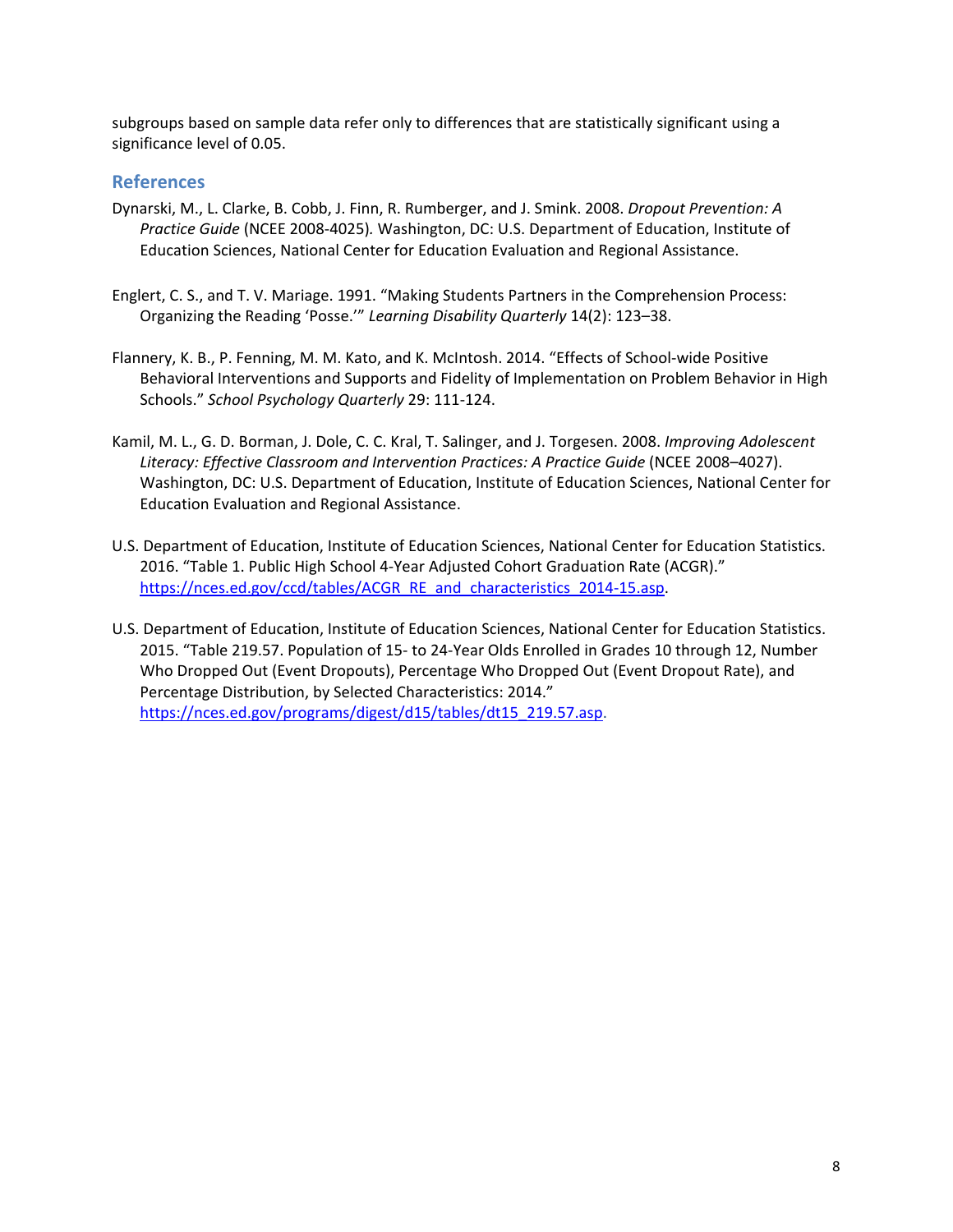## **Appendix: Student Support Teams (Survey Excerpt) National Survey on High School Strategies Designed to Help At-Risk Students Graduate**

This section asks about **Student Support Teams.** For the purposes of this survey, a student support team is team of staff to support students who exhibit behavior or performance problems-an academic and/or behavioral intervention used to provide early, systematic assistance to students who are having difficulty in school (may be offered in a multi-tiered system of supports).

| 75. In the 2014-15 school year, does your school have student support teams? |     |    |
|------------------------------------------------------------------------------|-----|----|
| (Please select only one)                                                     |     |    |
| {Only allow one selection}                                                   | Yes | Nο |
|                                                                              |     |    |

| 77. Are any of the following subsets of students targeted for receiving a<br>student support team? |  |
|----------------------------------------------------------------------------------------------------|--|
| (Check all that apply)                                                                             |  |
| Students with attendance issues (e.g., truancy)                                                    |  |
| Students with discipline or behavioral issues                                                      |  |
| Students performing below standards or grade level                                                 |  |
| Students performing above standards or grade level                                                 |  |
| Students in a particular grade level, regardless of performance                                    |  |
| Students recommended by high school staff (e.g., counselor or teacher)                             |  |
| Reentry students                                                                                   |  |
| English Language Learners                                                                          |  |
| Other                                                                                              |  |
| (Please Specify)                                                                                   |  |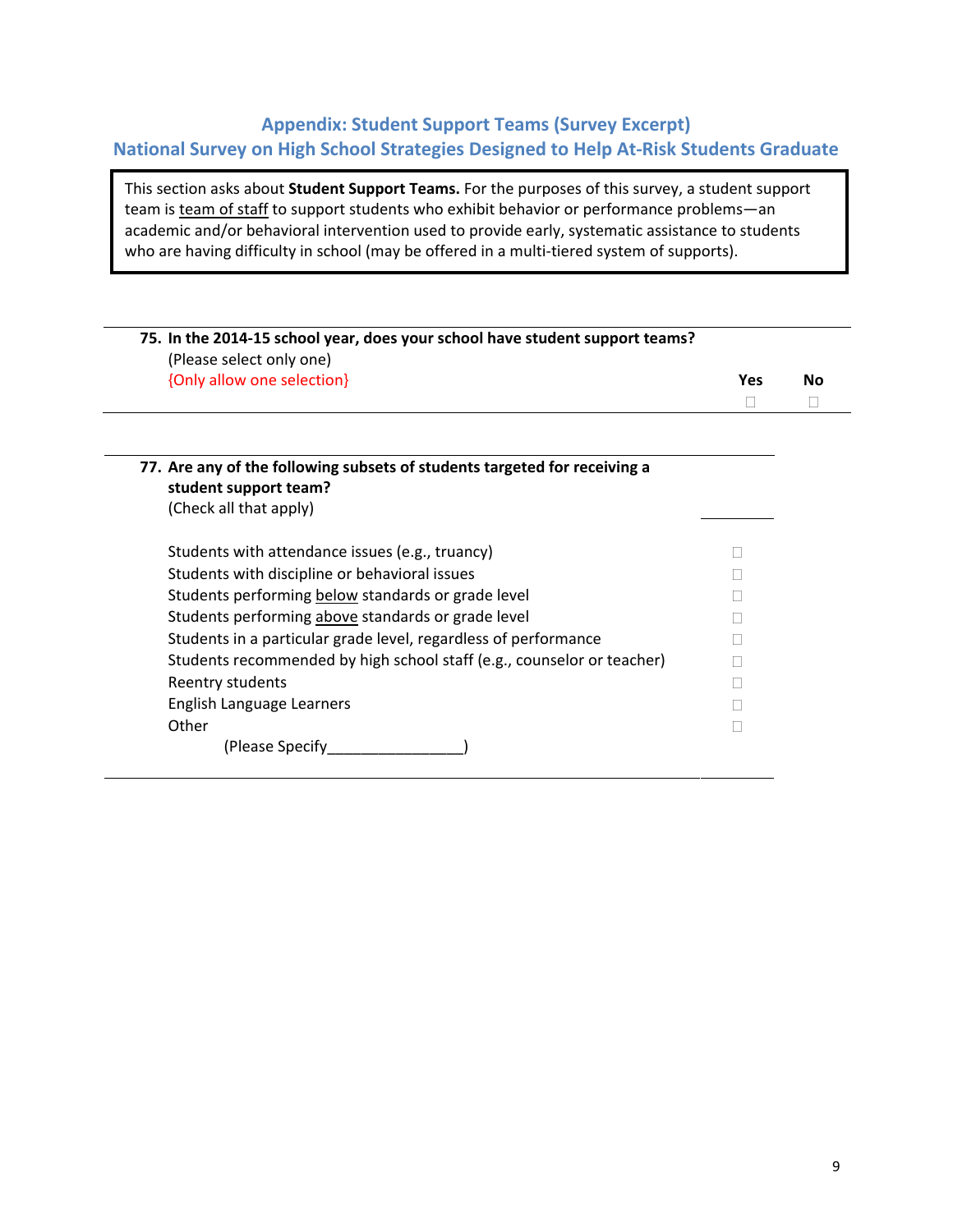| Please select only one.<br>{Only allow one selection}                   | Yes    | <b>No</b> |
|-------------------------------------------------------------------------|--------|-----------|
|                                                                         | П      | П         |
|                                                                         |        |           |
| 79. How are your student support teams organized?                       |        |           |
| (Check all that apply)                                                  |        |           |
| By grade level                                                          | П      |           |
| Across grades                                                           | $\Box$ |           |
| By type of student need (e.g., behavior versus academic problem)        |        |           |
| By type of academic or behavioral intervention                          |        |           |
| Convenience                                                             | Ш      |           |
| Other                                                                   | П      |           |
|                                                                         |        |           |
|                                                                         |        |           |
| 80. Who is included on student support teams?                           |        |           |
| (Check all that apply)                                                  |        |           |
| Regular classroom teachers                                              | П      |           |
| Special education teachers                                              | Ш      |           |
| Intervention specialists (not a classroom or special education teacher) |        |           |
| Instructional coaches                                                   |        |           |
| School counselors                                                       | П      |           |
| School psychologists                                                    |        |           |
| School administrators                                                   | П      |           |
| Social workers                                                          |        |           |
| School nurse                                                            | Ш      |           |
| Other                                                                   | П      |           |